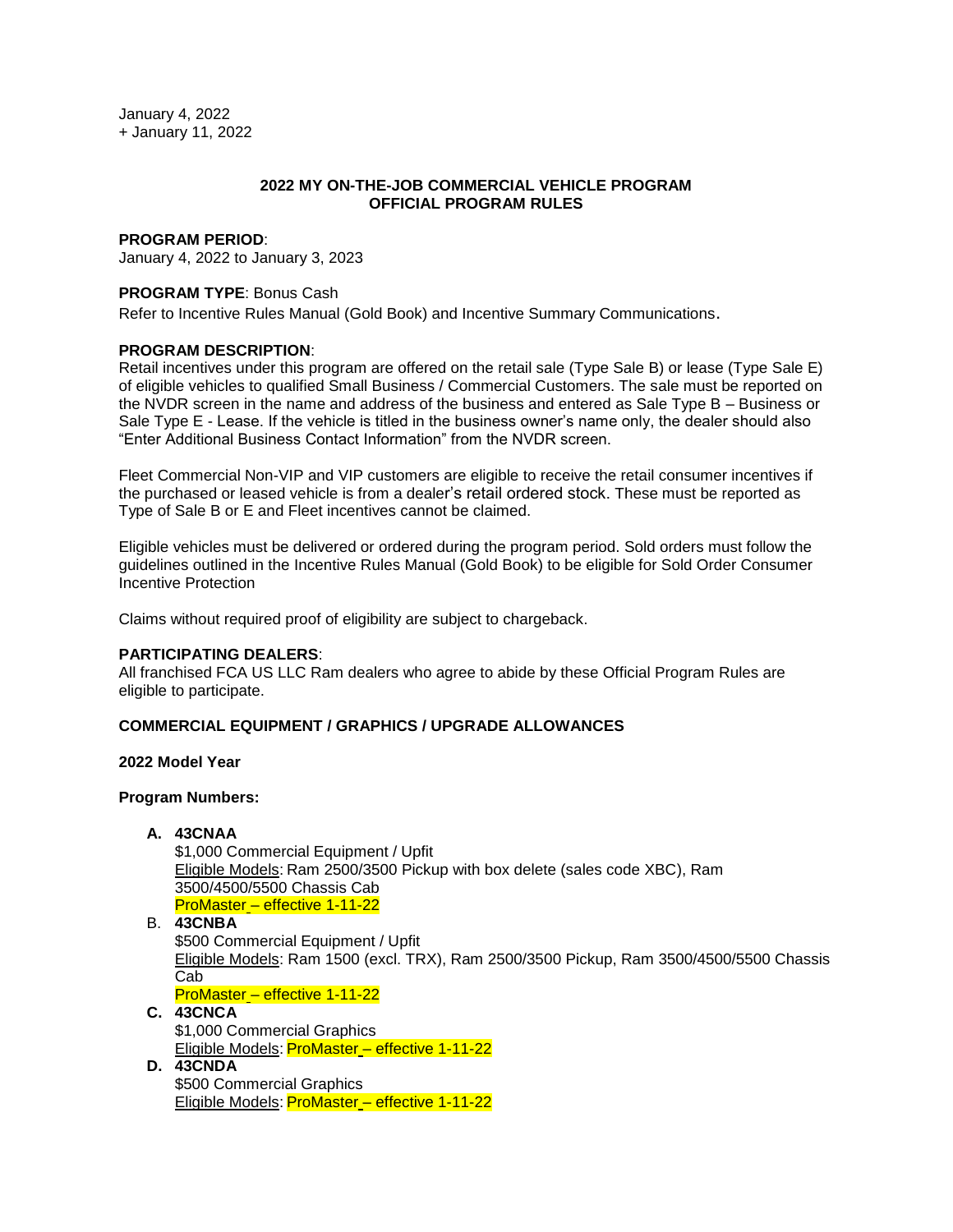## **E. 43CNEA** \$1,000 Snow Plow Upfit Eligible Models: Ram 2500/3500 Pickup

# **CUSTOMER ELIGIBILITY GUIDELINES & REQUIREMENTS**

A qualified commercial customer that is currently in business and has been in business for more than 30 days prior to the date of vehicle purchase is eligible for the On-The-Job incentives. Dealer must verify customer is eligible.

# **3500/4500/5500 Chassis Cabs with upfit do not require proof of eligibility**.

The dealer must have an invoice documenting all equipment, snow plow and body installation costs. A minimum of \$1,000 in eligible up-fit equipment, snow plow or graphics must be installed to be eligible for the \$1,000 allowance and a minimum or \$500 in eligible up-fit equipment or graphics must be installed to be eligible for the \$500 allowance.

Only final paid invoices and completed internal repair orders are allowed. Quotes and estimates are not sufficient documentation.

A valid paid invoice/repair order must include the following information:

- Installer/company name and address
- Invoice/repair order number
- Invoice/repair order date
- VIN (Vehicle Identification Number) (17 or last 8 characters) input by vendor
- Itemized list of product/services and price
- Total price/invoice amount
- Only one (1) VIN per invoice/repair order will be accepted

Invoice/repair order must reflect the installation of eligible equipment as defined as those accessories which justifiably aid a business in completing business-related tasks.

- Examples of acceptable equipment include: tool box, ladder rack, lift gate, exterior shelving & floors, bulkhead divider, overhead utility racks, bed-liner, under-seat storage, bed extender, trailer hitch mount package, running board/assist steps, tie down/tow hooks, cargo organizers, bed divider, cargo management systems, cargo partition, rubber flooring and shelving
- Examples of ineligible equipment include: wearables, bug shields, pin striping, wheels, Katzkin, etc.
- MOPAR accessories should be used where available for this incentive
- Equipment installed by the factory and found on the Priced Order Confirmation (POC) or factory invoice is eligible for the incentive, if it would meet the requirements for a commercial up-fit in an aftermarket capacity.
	- o For examples of eligible options, please reference the "Factory Invoice Eligible Options" page found under the Small Business portlet of DealerCONNECT
- The dealer should ensure that the up-fitter and up-fitted vehicle meets all FMVSS (Federal Motor Vehicle Safety Standards), licensing/titling, requirements and all other applicable government regulations

These programs are compatible with the following program types, providing the vehicle meets all program eligibility requirements:

- o National or Regional Consumer Cash Allowance/APR programs
- o National or Regional Consumer Lease Rate programs
- o National or Regional Consumer Lease Loyalty programs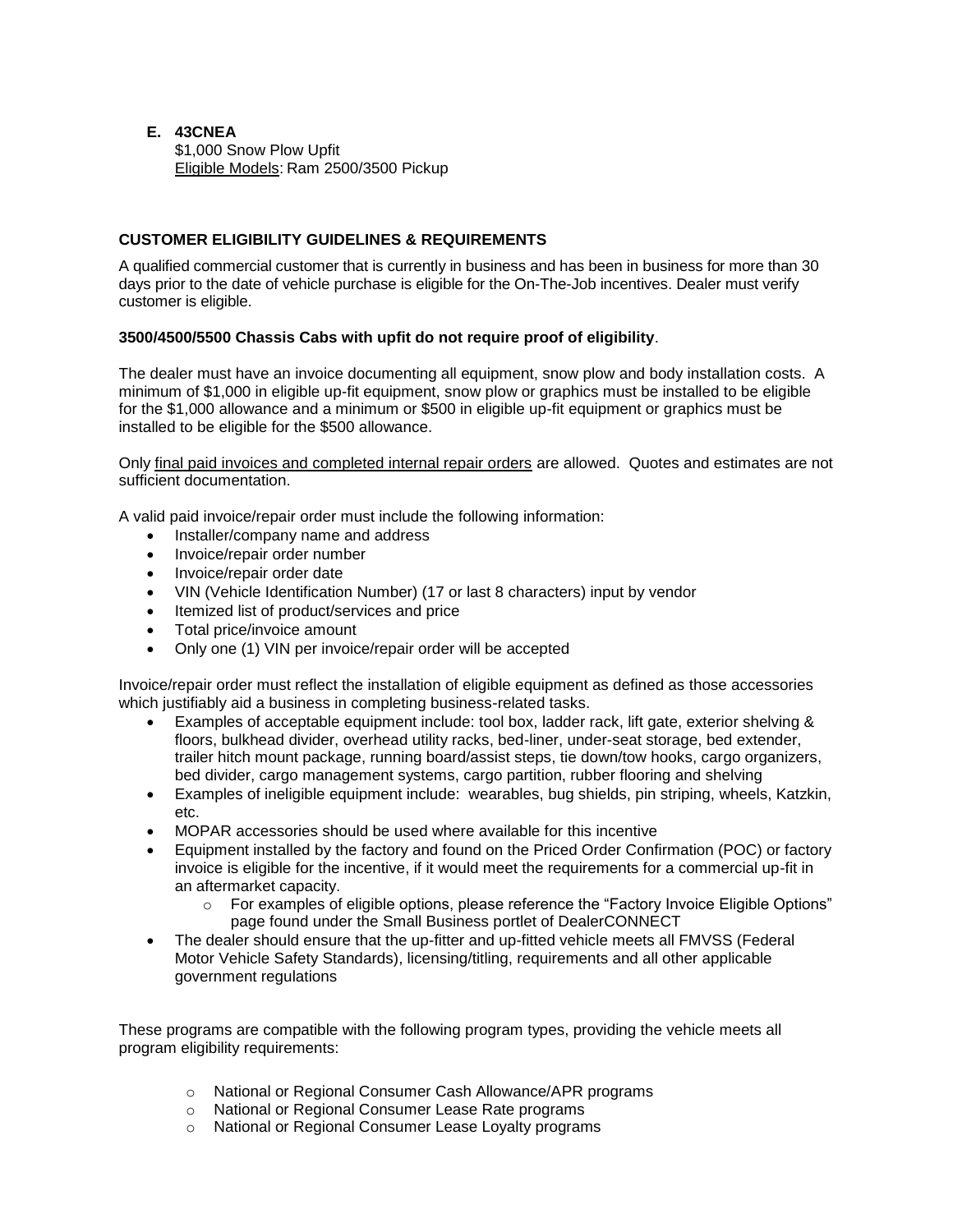- o National or Regional Consumer Lease Cash programs
- o National or Regional Dealer Cash programs
- o All Target Direct Mail/Marketing coupon programs
- o All Web e-Incentive programs
- o Automobility Program
- o Friends program

These programs are not compatible with the following program types:

- o FCA Employee Advantage program
- o CDI Programs
- o Dealership Employee Purchase program
- o FCA Affiliate Rewards programs
- o FFA Program
- o Any and all other certificate programs
- o Other On The Job programs
- o TRUECAR/USAA Private Targeted Offer Program

(Rev.01.11.22)

©2022 FCA US LLC. All Rights Reserved. Chrysler, Dodge, Jeep, Ram, Mopar and SRT are registered trademarks of FCA US LLC. FIAT and ALFA ROMEO are registered trademarks of Stellantis Group Marketing S.p.A., used with permission.